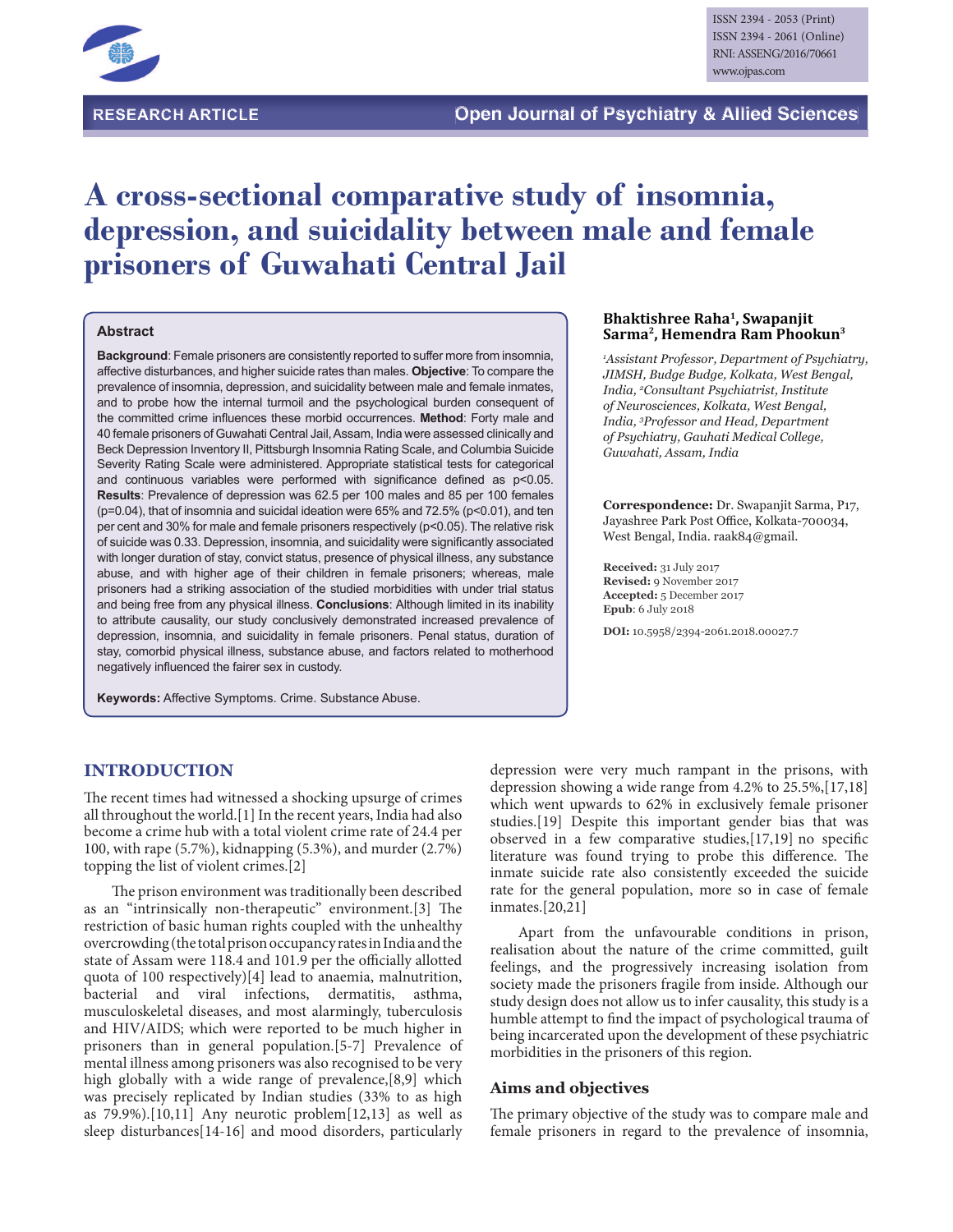depression, and suicidality. Secondly, the authors wanted to assess the relationship of insomnia, depression, and suicidal behaviour with the study variables of duration of stay in jail, the penal status, nature of crime, lifetime substance abuse, and physical morbidity; separately in male and female prisoners with a special emphasis upon the separation from their children in case of female prisoners.

## **MATERIALS AND METHOD**

The study was conducted with the prisoners from Guwahati Central Jail, located near Sarusajai stadium, Lakhara Chariali, in the Kamrup district of Assam, India. The period of study extended from January 2012 to December 2012. Official permission from Inspector General of Prisons, Assam was obtained to interview the prisoners. The study design was that of a cross-sectional comparative study, and the sample size consisted of 80 consecutively selected male and female prisoners (40 each for male and females) from the Guwahati Central Jail, matching the gender at the study intake. The sample size calculation was based upon the prevalence of prison depression published in two separate studies conducted upon male[22] and female prisoners.[19] We used the formula, patients per group =  $p_1(1-p_1)+p_2(1-p_2)/(p_2$  $p_1$ <sup>2</sup> x f(α,β),[23] where  $p_1$  was the prevalence of depression in male prisoners  $(35\%)$  and  $p$  was the prevalence of depression in female prisoners (63%) according to the two above mentioned studies. The power was fixed at 80% and the level of significance was five per cent, the value of  $f(\alpha, \beta)$ was 7.85. The obtained sample size for each group applying this formula was 41.1 which was rounded to 40 for each group. Both male and female prisoners aged 18 years and above were included in the study. Prior ethical approval was obtained from the Institutional Ethics Committee, Gauhati Medical College before commencement of the study and confidentiality was maintained regarding the information which was obtained from the prisoners. Subjects, literate either in English, Assamese, or Bengali were only included in the study. Subjects having previously diagnosed psychiatric illness or obvious mental retardation prior to intake into the study were excluded from the study, as well as those who were having severe hearing or visual impairment. Subjects having serious medical illness were also excluded from the study.

## **Procedure**

Those prisoners who fulfilled the inclusion and exclusion criteria were explained the purpose and procedure of the study. After taking informed and written consent, the prisoners were subjected to formal psychiatric history and mental status examination, and were interviewed using the sociodemographic and the other clinical variables questionnaire as described below. For statistical purpose, the continuous clinical variable of duration of prison stay was categorised into three groups of six months, six months to one year, and more than one year as three discrete categories. For the same reason, age of children was categorised by five years incremental groups for female prisoners having children. The prisoners were given the choice of selecting psychological or pharmacological interventions had they been found to suffer from clinically impairing morbidity.

#### **Assessment tools**

- 1. Diagnostic and Statistical Manual of Mental Disorders (DSM-IV-TR)[24]
- 2. Beck Depression Inventory-II (BDI-II)[25]
- 3. Pittsburgh Insomnia Rating Scale (PIRS)[26]
- 4. Columbia Suicide Severity Rating Scale (C-SSRS)[27]
- 5. Sociodemographic Variable Questionnaire

BDI-II, created by Dr. Aaron T. Beck, was a 1996 revision of the BDI, to be compatible with DSM-IV. It was a 21-item, multiple choice, self-report inventory, each answer being scored on a scale value of zero to three.[25] The authors of the scale recommend following ranges of BDI-II cut-off scores for depressionero to 13 (minimal), 14–19 (mild), 20–28 (moderate), and  $29-63$  (severe). The test was shown to have a high one-week test–retest reliability (Pearson r is 0.93), and also a high internal consistency ( $\alpha$ =0.91). For the purpose of use in the current study, BDI-II had been translated into Assamese and Bengali languages for the prisoners not well versed with English, and was validated subsequently in the Psychiatry Department of the study institution.

PIRS was a widely used instrument in clinical and research practice.[26] It is a scale with 65-items with three broad sections; the subjective distress score (46 items), subjective sleep parameters (ten items), and last is the quality of life  $(QOL)$  score (nine items). The minimum and the maximum score ranged from zero to 195. Prevalence of insomnia was calculated by dividing the continuous variables of sleep distress, sleep parameters, and QOL into three tertiles, and taking the second and third tertile as implying clinically significant impairment. This strategy of dividing into tertiles was piloted upon samples of ten male and ten female prisoners each, and found to have correlated well with clinical observation of significant insomnia as interviewed by two of the study authors independently. PIRS demonstrated good test-retest reliability and it measured severity of insomnia in the past week of assessment. It appeared to have good concurrent validity with the Pittsburgh Sleep Quality Index (PSQI).[27] For the purpose of this current study, PIRS had been translated into Assamese and Bengali version, and had been validated accordingly.

C-SSRS is a suicidal ideation rating scale created by researchers at Columbia University to evaluate suicidality in children of ages 12 and above.[28] It rated an individual's degree of suicidal ideation on a scale, ranging from 'wish to be dead' to "active suicidal ideation with specific plan and intention". This measure contained six "yes" or "no" questions in which respondents were asked to indicate whether they had experienced several thoughts or feelings relating to suicide over the past month. These questions measured severity of different components of suicidal ideation. The intensity of the suicidal ideation subscale had demonstrated strong internal consistency.

## **Statistical analysis**

Statistical analysis was done using descriptive statistics and mean values were calculated for continuous variables. Chi-square  $(\chi^2)$  test and Student t test were performed as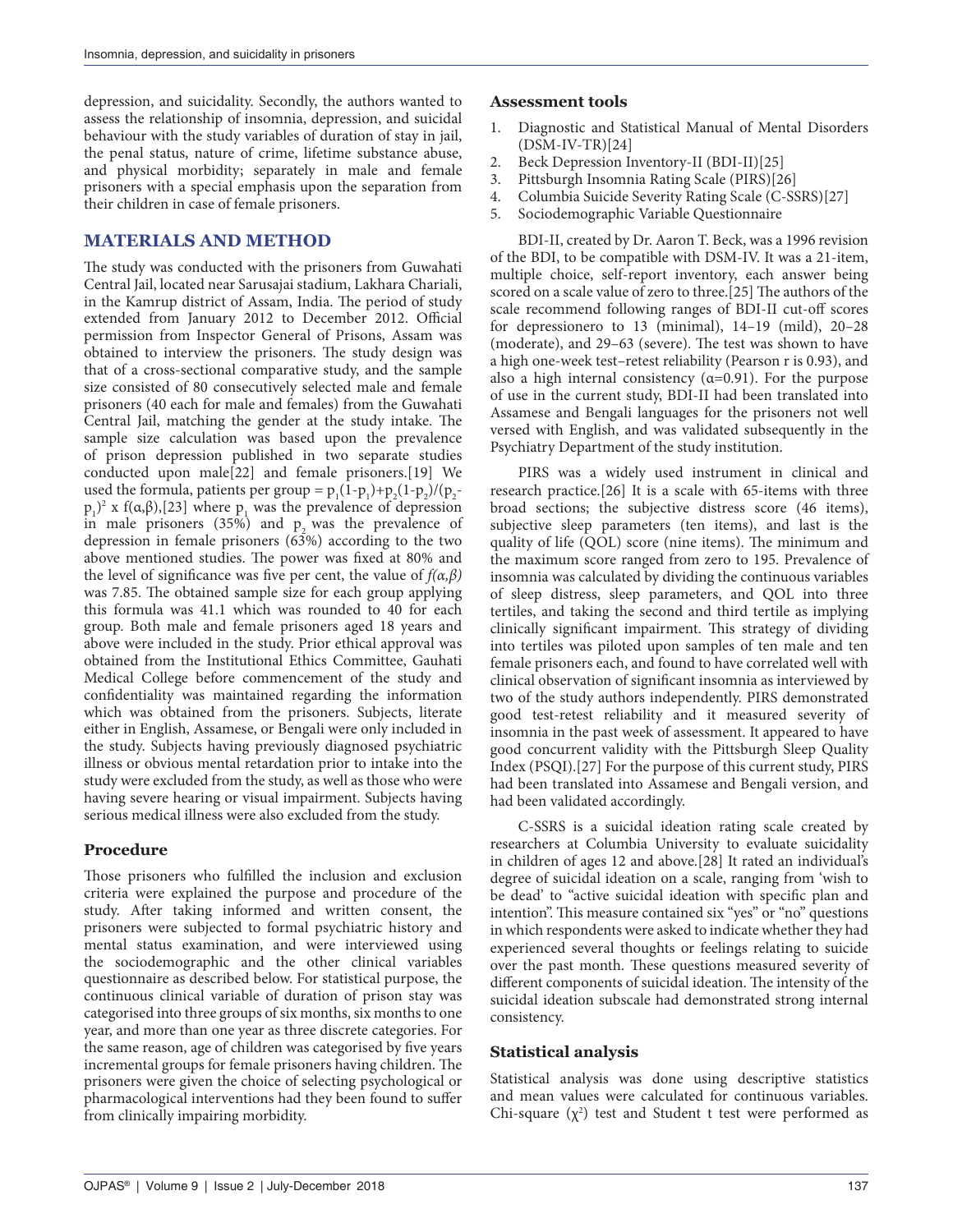required for the comparison analysis. Confidence interval was fixed at 95% and a p value of 0.05 was taken as being statistically significant. For the association analysis,  $\chi^2$  test for independence and  $\chi^2$  test for trend were used wherever indicated. We used GraphPad Prism 6.02 (March 2013) for data analysis and statistical calculations.

# **RESULTS AND OBSERVATIONS**

# **Sociodemographic and crime related variables analysis**

As shown in Table 1, mean age of the study population was 36.75 years (SD=10) and Hinduism was the dominant

|  | Table 1: Distribution of sociodemographic variables among the prisoners |
|--|-------------------------------------------------------------------------|
|  |                                                                         |

| Socio-demographic variables | Total (N=80) | Male $(N=40)$ | Female (N=40) | p values (p<0.05) |
|-----------------------------|--------------|---------------|---------------|-------------------|
| Mean age in years (SD)      | 36.75(10)    | 39.8 (10.2)   | 33.7(8.8)     | 0.5532            |
| Marital status              |              |               |               | 0.0016            |
| Married                     | 51 (63.75)   | 29 (72.5)     | 22 (55)       |                   |
| Single                      | 15 (18.75)   | 10(25)        | 5(12.5)       |                   |
| Divorced                    | 7(8.75)      | 1(2.5)        | 6(15)         |                   |
| Widowed/widower             | 7(8.75)      | 0             | 7(17.5)       |                   |
| Religion                    |              |               |               | 0.7279            |
| Hindu                       | 63 (78.75)   | 32(80)        | 31 (77.5)     |                   |
| Islam                       | 14 (17.5)    | 6(15)         | 8(20)         |                   |
| Christian                   | 3(3.75)      | 2(5)          | 1(2.5)        |                   |
| <b>Educational status</b>   |              |               |               | 0.2147            |
| Primary                     | 39 (48.75)   | 20(50)        | 19 (47.5)     |                   |
| High school                 | 19 (23.75)   | 5(12.5)       | 14 (35)       |                   |
| Matriculate                 | 7(8.75)      | 5(12.5)       | 2(5)          |                   |
| Higher secondary            | 5(6.25)      | 2(5)          | 3(7.5)        |                   |
| Graduate                    | 6(7.5)       | 4(10)         | 2(5)          |                   |
| Postgraduate                | 4(5)         | 4(10)         | $\pmb{0}$     |                   |
| Occupation                  |              |               |               | 0.0025            |
| Unemployed                  | 2(2.50)      | 1(2.5)        | 1(2.5)        |                   |
| Daily labourer              | 37 (46.25)   | 21 (52.5)     | 16 (40)       |                   |
| Service                     | 20(25)       | 12(30)        | 8(20)         |                   |
| Student                     | 2(2.5)       | 1(2.5)        | 1(2.5)        |                   |
| Professional                | 3(3.75)      | 2(5)          | 1(2.5)        |                   |
| Homemakers                  | 12(15)       | 0             | 12 (30)       |                   |
| <b>Others</b>               | 4(5)         | 3(7.5)        | 1(2.5)        |                   |
| Socioeconomic status        |              |               |               | 0.4106            |
| Lower                       | 29 (36.25)   | 12(30)        | 17 (42.5)     |                   |
| Lower middle                | 40 (50)      | 21(52.5)      | 19 (47.5)     |                   |
| Middle                      | 11 (13.75)   | 7(17.5)       | 4(10)         |                   |
| High                        | 0            | 0             | 0             |                   |
| Locality                    |              |               |               | 0.8216            |
| Rural                       | 45 (56.25)   | 23 (57.5)     | 22 (55)       |                   |
| Urban                       | 35 (43.75)   | 17 (42.5)     | 18 (45)       |                   |
| Family type                 |              |               |               | 0.1045            |
| Nuclear                     | 69 (86.25)   | 32 (80)       | 37 (92.5)     |                   |
| Joint                       | 11 (13.75)   | 8(20)         | 3(7.5)        |                   |

Tests of comparison applied were  $\chi$ 2 test and student t test.

Figures indicate the number of prisoners in each category with percentages in parentheses.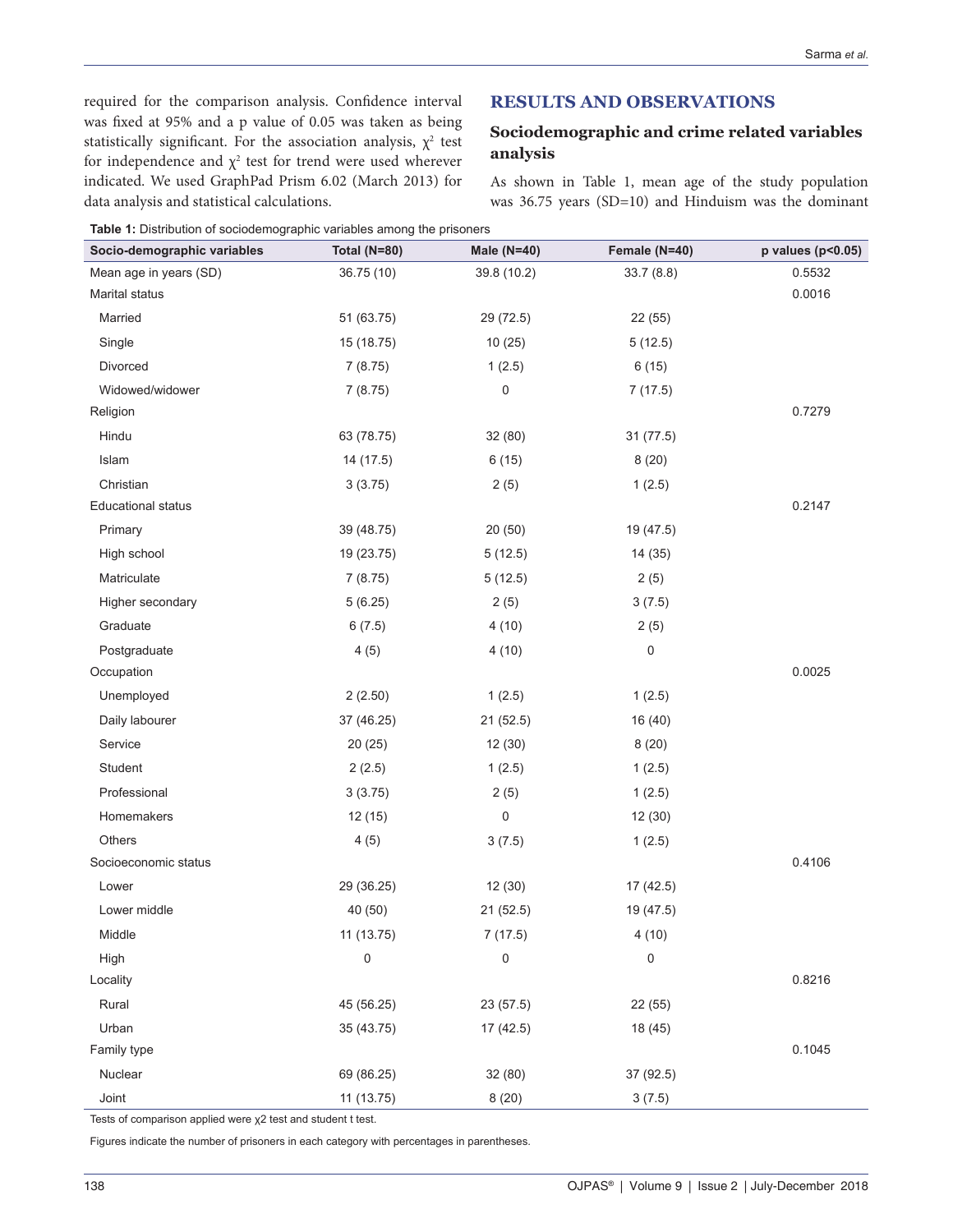religion. Female prisoners as a group had significantly more divorced and widowed participants ( $\chi^2$ =12.913, df=2, p<0.01). Educational attainment was low and majority of them were daily wage earners from lower middle socioeconomic status of rural background. The findings from the parameters related to incarceration were tabulated in Table 2. The males served terms significantly longer than females (combining six months to one year and more than one year as a single category,

**Table 2:** Distribution of prisoners according to different categories of incarceration variables

| <b>Variables</b>                                  | <b>Total (N=80)</b> | <b>Male (N=40)</b> | Female (N=40) | p value   |
|---------------------------------------------------|---------------------|--------------------|---------------|-----------|
| Duration of stay                                  |                     |                    |               | 0.0002    |
| <6 month                                          | 28 (35)             | 6(15)              | 22 (55)       |           |
| 6 month - 1 year                                  | 10(12.5)            | 4(10)              | 6(15)         |           |
| >1 year                                           | 42 (52.5)           | 30(75)             | 12 (30)       |           |
| Penal status                                      |                     |                    |               | 0.0431    |
| Convict                                           | 36 (45)             | 23 (57.5)          | 13 (32.5)     |           |
| Under trial                                       | 44 (55)             | 17 (42.5)          | 27 (67.5)     |           |
| Nature of crime                                   |                     |                    |               | $0.0217*$ |
| Murder                                            | 32 (40)             | 21 (52.5)          | 11(27.5)      |           |
| Rape                                              | 3(3.75)             | 3(7.5)             | 0             |           |
| Human trafficking                                 | 4(5)                | 2(5)               | 2(5)          |           |
| Drug peddlers                                     | 14 (17.5)           | 3(7.5)             | 11(27.5)      |           |
| Dowry killing                                     | 3(3.75)             | 0                  | 3(7.5)        |           |
| Others (robbery, kidnap, etc.)                    | 26 (32.5)           | 13 (32.5)          | 13 (32.5)     |           |
| Substance use                                     |                     |                    |               | < 0.0001  |
| None                                              | 15 (18.75)          | 3(7.5)             | 12 (30)       |           |
| Tobacco                                           | 35 (43.75)          | 9(22.5)            | 26 (65)       |           |
| Alcohol                                           | 15 (18.75)          | 13 (32.5)          | 2(5)          |           |
| Opioid                                            | 0                   | 0                  | 0             |           |
| Polysubstance                                     | 15 (18.75)          | 15 (37.5)          | 0             |           |
| Physical illness                                  |                     |                    |               | 0.1482    |
| None                                              | 66 (82.5)           | 33 (82.5)          | 33 (82.5)     |           |
| Acute                                             | 3(3.75)             | 0                  | 3(7.5)        |           |
| Chronic                                           | 10(12.5)            | 7(17.5)            | 3(7.5)        |           |
| <b>Others</b>                                     | 1(1.25)             | 0                  | 1(2.5)        |           |
| Females having children                           |                     |                    | $N = 35$      |           |
| No child                                          |                     |                    | 3(8.6)        |           |
| 1-2 children                                      |                     |                    | 23 (65.7)     |           |
| >2 children                                       |                     |                    | 9(25.7)       |           |
| Females having children with different age groups |                     |                    | $N = 35$      |           |
| No child                                          |                     |                    | 3(8.6)        |           |
| <5 years                                          |                     |                    | 8(22.9)       |           |
| 5-10 years                                        |                     |                    | 12 (34.3)     |           |
| $10-15$ years                                     |                     |                    | 2(5.7)        |           |
| >15 years                                         |                     |                    | 10 (28.5)     |           |

\*Comparing murderers and drug paddlers in both sexes as other crimes were equally prevalent.

Figures indicate the number of prisoners in each category with percentages in parentheses.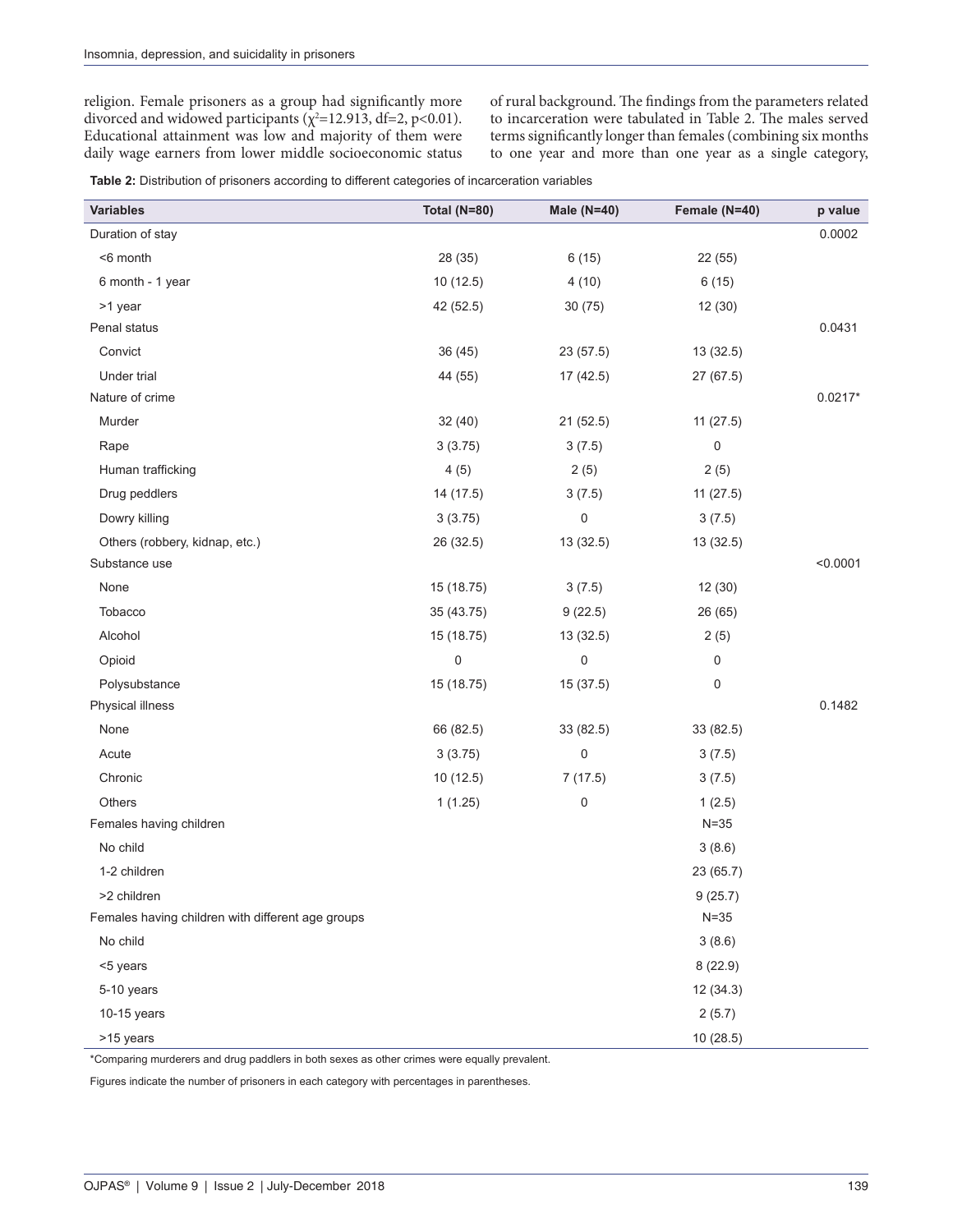$\chi^2$ =14.066, df=1, p<0.001). Significantly more males were convicted than female prisoners,  $\chi^2$  test p value being 0.04.

## **Comparison between sexes for prevalence of insomnia, depression, and suicidality**

Eighty five percent of the female prisoners suffered from depression in comparison to 62.5% of the males ( $\chi^2$  test for independence=8.298, df=3,  $p=0.04$ ). The prevalence of sleep distress in males was 65% and that in females was 72.5%. Prevalence of sleep parameter impairment was 62.5% in males and 82.5% in female prisoners, and that of sleep QOL impairment was 57.5% and 87.5% in male and female prisoners respectively. Male and female prisoners did not differ in respect to their sleep distress or sleep parameter, sub-scores in PIRS (p value being 0.66 and 0.09 respectively). But, a signicantly higher number of females had poorer QOL when compared to male prisoners (QOL,  $\chi^2$  test for independence=9.836, df=2, p<0.01).

When C-SSRS scores are examined (Table 3), females significantly outnumbered males as 30% of them had suicidal ideation in comparison to only ten per cent of the males having such ideas during the stay (p<0.05, relative risk=0.33, 95% CI=0.117-0.946). Only one female prisoner (2.5%) had both suicidal behaviour and suicidal attempt, whereas no male prisoner had any suicidal behaviour or attempt.

# **Association of crime related variables with depression, insomnia, and suicidal ideations**

Male prisoners had no statistically significant association of their duration of prison stay either with depression, insomnia, or suicidal ideation (Table 4[A]). But, female prisoners, who were imprisoned for more than six months, had more severe degrees of depressive symptoms ( $\chi^2$ =4.718, df=1, p<0.05) and significantly more suicidal ideation ( $\chi^2$ =4.622, df=1, p<0.05) than those who stayed in prison for shorter term. Males were more depressed while they remained under trial than when they were convicted ( $\chi^2$ =3.851, df=1, p<0.05) which was the opposite finding in case of female prisoners (Table  $4[A]$ ). Apart from male rape convicts who had significantly more suicidal ideation ( $\chi^2$ =8.120, df=1, p<0.01), no statistically significant association was found between nature of crime and depression or insomnia in both male and female prisoners (Table 4[A]). It was seen that male prisoners who used substance ever in their lifetime were signicantly more depressed than those who did not ( $\chi^2$ =7.332, df=2, p<0.05), while those female prisoners who ever used substance had significantly more suicidal ideation ( $\chi^2$ =5.448, df=1, p<0.05). Another striking result of the analysis (Table 4[B]) was that those male prisoners who had any form of physical illness were significantly less depressed (37.5%) than those who did not have any illness (81.25%) ( $\chi^2$ =4.146, df=1, p<0.05), while

**Table 3:** Distribution of prisoners falling in different ranges of cut-off scores for the tools for assessment of depression, insomnia, and suicidal ideation/behaviour

| Assessment tools score range                     | Male (N=40)    | Female (N=40)  |  |  |  |
|--------------------------------------------------|----------------|----------------|--|--|--|
| Beck depression inventory-II (BDI-II):           |                |                |  |  |  |
| 0 to 13                                          | 15             | 6              |  |  |  |
| 14 to 19                                         | 13             | 10             |  |  |  |
| 20 to 28                                         | 5              | 11             |  |  |  |
| 29 to 63                                         | $\overline{7}$ | 13             |  |  |  |
| Pittsburgh insomnia rating scale (PIRS):         |                |                |  |  |  |
| Distress score                                   |                |                |  |  |  |
| 0 to 46                                          | 14             | 11             |  |  |  |
| 47 to 92                                         | 8              | $\overline{7}$ |  |  |  |
| 92 to 138                                        | 18             | 22             |  |  |  |
| Sleep parameter score                            |                |                |  |  |  |
| 0 to 10                                          | 15             | $\overline{7}$ |  |  |  |
| 11 to 20                                         | 14             | 22             |  |  |  |
| 21 to 30                                         | 11             | 11             |  |  |  |
| Quality of life (QOL) score                      |                |                |  |  |  |
| 0 to 9                                           | 17             | 5              |  |  |  |
| 10 to 18                                         | 14             | 17             |  |  |  |
| 19 to 27                                         | 9              | 18             |  |  |  |
| Columbia-Suicide severity rating scale (C-SSRS): |                |                |  |  |  |
| Suicidal ideation present                        | 4              | 12             |  |  |  |
| Suicidal behaviour present                       | 0              | 1              |  |  |  |
| Suicide attempt present                          | 0              | 1              |  |  |  |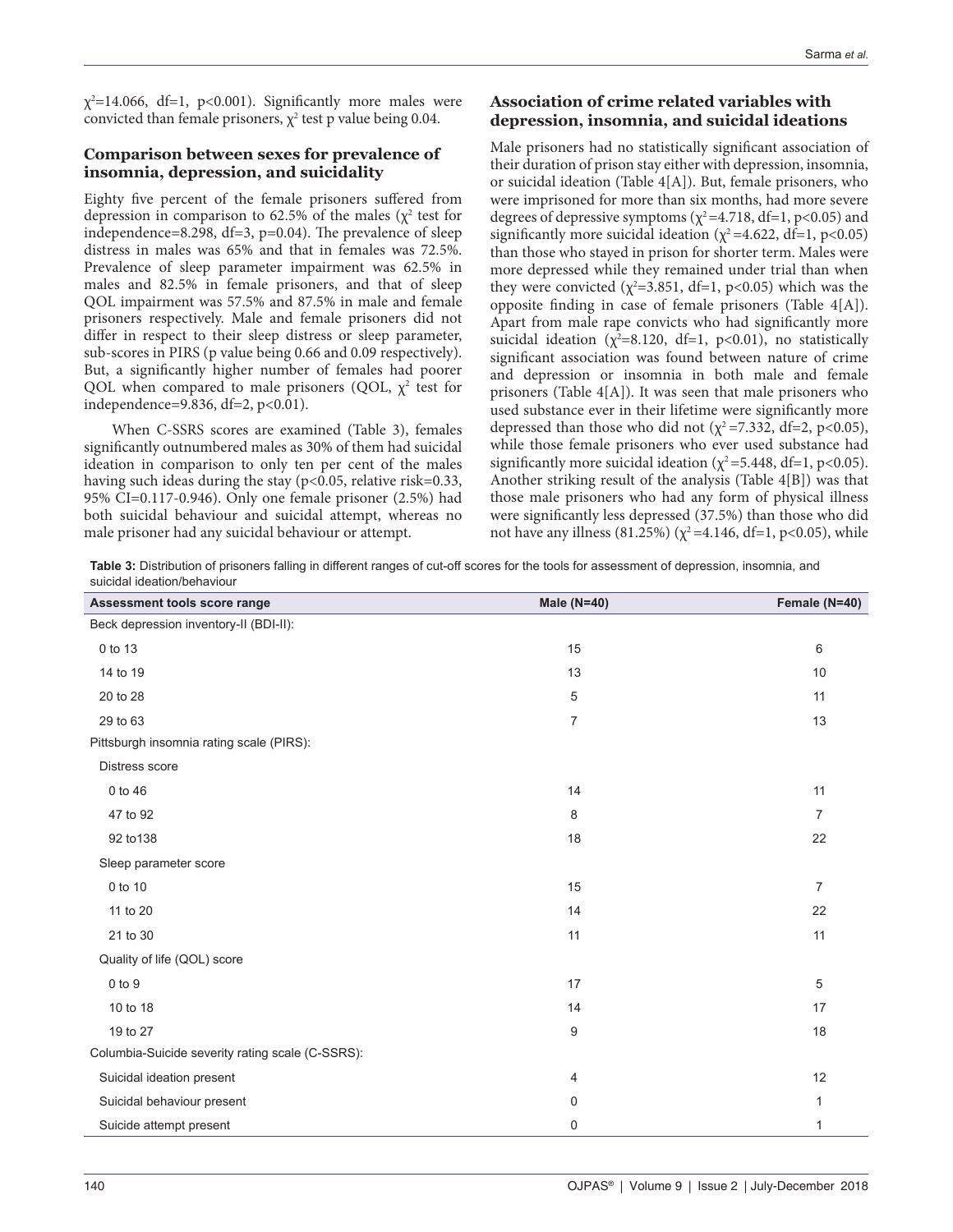| <b>Assessment</b> | $\chi^2$ test for independence (p value)                                         |          |                                                 |          |                                               |          |                                                           |          |
|-------------------|----------------------------------------------------------------------------------|----------|-------------------------------------------------|----------|-----------------------------------------------|----------|-----------------------------------------------------------|----------|
| tools             | Duration of prison stay<br>(less than 6 months/6 months)<br>to 1 year and more*) |          | <b>Penal status</b><br>(under trial/convicted*) |          | Nature of crime<br>(murder/rape*/other crime) |          | Any substance<br>abuse (none/alcohol/<br>poly-substance*) |          |
|                   | <b>Male</b>                                                                      | Female   | <b>Male</b>                                     | Female   | <b>Male</b>                                   | Female   | Male                                                      | Female   |
| BDI-II            | 0.1625                                                                           | 4.7182   | $3.851 +$                                       | 4.5688   | 0.206                                         | 0.163    | 7.332                                                     | 0.0373   |
|                   | (0.6869)                                                                         | (0.0299) | (0.0497)                                        | (0.0325) | (0.9022)                                      | (0.6869) | (0.0256)                                                  | (0.8464) |
| PIRS-QOL          | 0.2058                                                                           | 2.1925   | 1.1712                                          | 7.3024   | 0.2098                                        | 0.1675   | 1.750                                                     | 1.940    |
|                   | (0.9022)                                                                         | (0.3341) | (0.5567)                                        | (0.0260) | (0.9077)                                      | (0.6695) | (0.4169)                                                  | (0.3790) |
| C-SSRS ideation   | 0.7843                                                                           | 4.6222   | 0                                               | 5.215    | $8.120 \pm$                                   | 2.469    | 0.1602                                                    | 5.448    |
|                   | (0.3758)                                                                         | (0.0316) | (1)                                             | (0.0223) | (0.0044)                                      | (0.2910) | (0.6890)                                                  | (0.0196) |

**Table 4[A]:** Association analysis of the crime related variables with depression, insomnia, and suicidality

\*Figures in bold indicate significant association with worse BDI-II, PIRS-QOL, and C-SSRS ideation scores.

†Male prisoners had more depression associated with under-trial penal status.

‡Comparing murderers with other male criminals, including rapists, as other category of criminals did not have any suicidal ideations.

BDI-II: Beck Depression Inventory-II, PIRS-QOL: Pittsburgh Insomnia Rating Scale-Quality of life, C-SSRS: Columbia-Suicide Severity Rating Scale.

**Table 4[B]:** Association analysis of the crime related variables with depression, insomnia, and suicidality

| <b>Assessment</b>  |                                   |                    | $\chi^2$ test for independence (p value)                            | Females having children of different age             |  |  |
|--------------------|-----------------------------------|--------------------|---------------------------------------------------------------------|------------------------------------------------------|--|--|
| tools              | Any physical<br>illness (yes*/no) |                    | <b>Females having children</b><br>(1/1-2 and more than 2 children*) | (less than 5 years/5 to 15 years/more than 15 years) |  |  |
|                    | <b>Male</b>                       | Female             |                                                                     |                                                      |  |  |
| BDI-II             | 4.146†<br>(0.0417)                | 0.4108<br>(0.5215) | 8.2512<br>(0.0161)                                                  | $0.0039$ <sup>±</sup>                                |  |  |
| PIRS-QOL           | 1.523<br>(0.4669)                 | 2.190<br>(0.3345)  | 12.691<br>(0.0018)                                                  | $0.0025$ <sup>±</sup>                                |  |  |
| C-SSRS<br>ideation | 0.0694<br>(0.7921)                | 4.750<br>(0.0293)  | 10.728<br>(0.0047)                                                  | 5.197(0.0226)                                        |  |  |

\*Figures in bold indicate significant association with worse BDI-II, PIRS-QOL, and C-SSRS ideation scores.

†Male prisoners free from any form of illness had significantly more depression (81.25% vs. 37.5%).

‡ANOVA P values (comparing mean BDI-II scores of females in less than 5, 5 to 15, and more than 15 years age group categories of their children).

 $\Sx^2$  test comparing 5 to 15 years and more than 15 years age groups.

BDI-II: Beck Depression Inventory-II, PIRS-QOL: Pittsburgh Insomnia Rating Scale-Quality of life, C-SSRS: Columbia-Suicide Severity Rating Scale.

physically ill females had more suicidal ideation as expected  $(\chi^2=4.750, df=1, p<0.05)$ . A statistically significant association was found in case of mothers for all three dependant morbidity variables in comparison to females who did not have children (Table 4[B]), with the strength of association increasing with increasing number and age of their children ( $\chi^2$  test for trend=8.486, df=1, p<0.01 for insomnia and  $\chi^2$  test for trend=9.884, df=1, p<0.01 for suicidal ideation).

## **DISCUSSION**

Internalising psychiatric disorders or distresses were reported by many researchers to be more prevalent in prison inmates than in general population.[14,21,29] Females used to suffer more from these morbidities than male prisoners[17,19] and the significantly more divorced, widowed, and homemaker females found in our study in contrast to their employed and married male counterparts, highlighted the importance of such basic demographic characteristics in comparative prevalence of such morbidities.

## **Analysis for the primary objective**

A recent Indian prison study[29] found the prevalence of clinical depression in prisons to be 16.1% and international studies reported such varied rates as 5.04%[30] to even 91% in one study.[13] In line with that, our comparative study in two representative samples of male and female inmates came up with very high estimates, and the difference between the genders assumed statistical significance. Other researchers also previously reported this important sex difference. $[11,19]$ Now, coming to the issue of sleep disturbance, nearly three quarters of the male inmates and four fifths of the females in our study had sleep impairment in all the three subscales of PIRS, and the female inmates had signicantly poorer QOL due to sleep impairment in comparison to their male counterparts. Both the external factors related to overcrowding, the unavoidable human rights restrictions and lack of appropriate health resources[15,16] as well as the internal turmoil that the prisoner went through while being incarcerated[14] were deemed responsible by many previous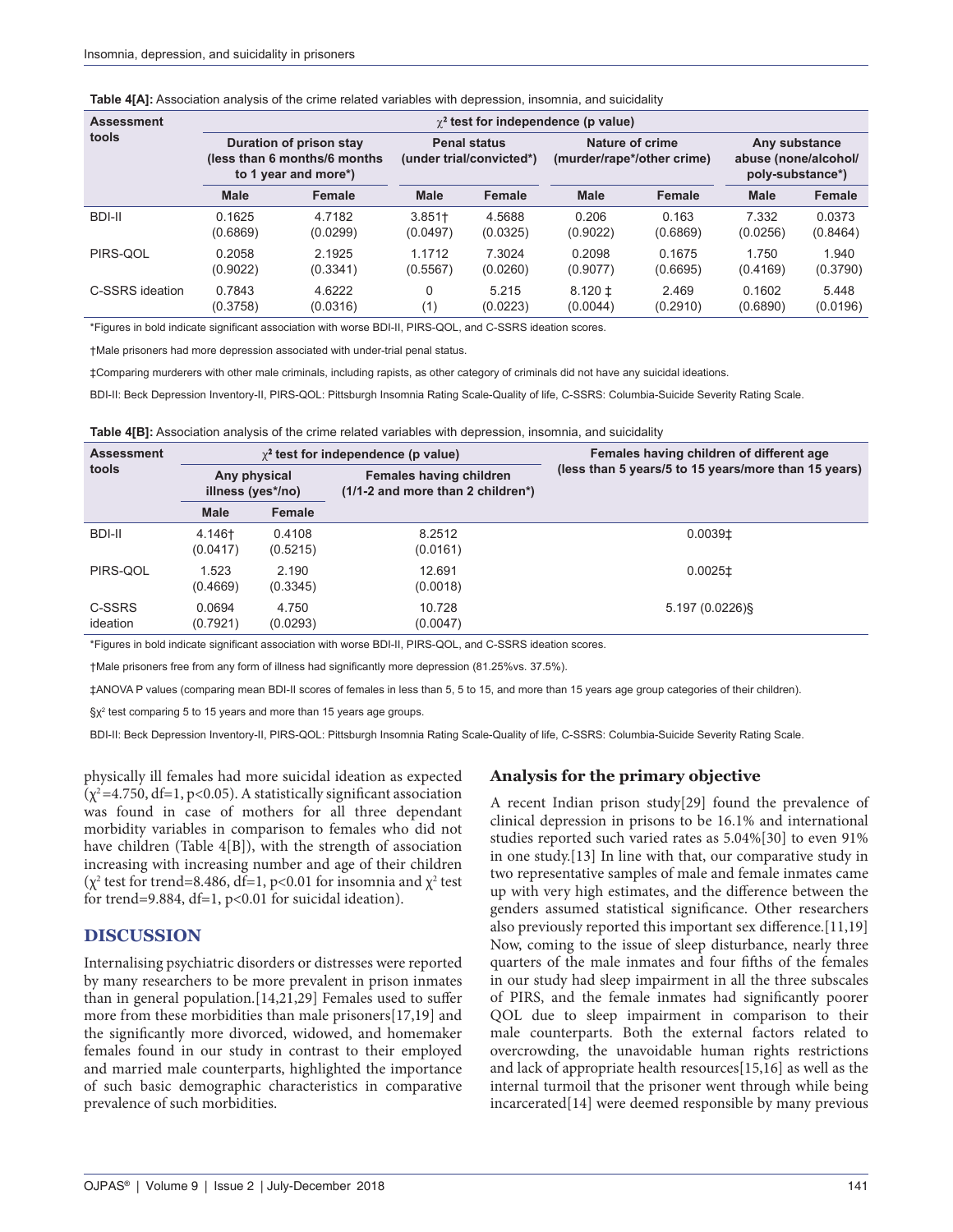authors for such high prevalence of sleep disturbances. On the other hand, we found much less prevalence of suicidal ideation or attempt in our prisoners, which was reported to be much higher in previous studies done outside India.[20,31,32] This was a consistent finding all over the world, as in the Bangalore prison study [11] six out of the total 30 deaths were found to be due to prisoner suicide against a national backdrop of 10.6 suicides per one lakh general population.[33] A recent study done in Australia even reported a staggering fifth of the total studied prisoners attempting suicide.[34] Although solitary confinement[21] and prisoner abuse, overcrowding, and hopelessness[20,21,29,32] were put forward as explanations, the literature still lacks causal explanations for this overwhelming rate of prisoner suicide.

## **The association analysis**

A general trend of increased vulnerability for these morbid occurrences was seen in female inmates in comparison to their male counterparts. For example, in females, the severity of depressive symptoms increased as a function of time as well as a change in the penal status from under trial to conviction. This association of morbidity regarding convict status and subsequent longer duration of stay was evident also with suicidal ideation in female inmates but not in males. In fact, male prisoners had less depression once they were convicted of their crimes. This finding posed an intriguing question as to what conferred the males with such significant resilience that in place of getting broken down to depression, they actually were able to cope better as their stay lengthened in prison. One probable but untested explanation might be that male prisoners were relieved of the apprehension and panic once they were convicted of their crimes, and were able to accept and adjust more rapidly in the prison environment than females. Exactly what conferred them with this impressive resilience was obviously out of purview of our study, and supposedly involved numerous biological and environmental variables, and is a fertile ground for future studies. Another interesting finding of the study was that all of the male prisoners who were tried or convicted of rape had expressed suicidal ideation. This reached statistical significance when compared to other categories of crime committed by male offenders. Why all the rape perpetrators would harbour suicidal ideation was something we were unable to explain, and further studies are needed drawing upon a much larger sample of prisoners to validate this finding and to look for an explanation. In the current study, another association worth nothing was between substance abuse and depression. A statistically significant association was found between lifetime substance abuse and depression in male prisoners. As reported by a recent researcher, a lifetime history of substance use predisposed the prisoners for development of depression; still worse, if the prisoners were originally convicted for a substance related crime.[35] The present study cannot claim causal associations because of the study design, but testified to the validity of such a gloomy scenario at least in the cross-sectional observation which needed further long-term studies to confirm the association. Another finding from the current study was in stark contrast with previous findings. As we have mentioned earlier, a major bulk of the prisoners in our study did not suffer from any physical illness and in the attempt to associate physical illness with depression, it was found that male prisoners who were suffering from chronic physical illness

were actually suffering significantly less from clinical depression in comparison to the ones having any physical illness. We were unable to find any literature supporting this finding and were left only to speculate if the physical illness were allowing them to at least remain preoccupied with something else, and rescued them from the pervasive feeling of boredom and the torturing whiplashes of their relentless conscience. One of the most interesting findings from our study pertains to the statistically significant differences in prevalence of depression, poor sleep quality, and suicidal ideation between the group of female prisoners who had children when compared with those who did not have any children. This finding had been previously reported by the large Bangalore prison study where the researchers had found separation from children as an important factor impacting women prisoners' psychological health.[11] Age of their children also significantly affected their wellbeing as those who had very young and adolescent children were affected more. Traditionally, women are considered more caring and psychologically sophisticated than males, and they are also more vulnerable for internalising disorders.[36,37] One could logically infer that the motherly instinct and the inherent biological vulnerability would make mothers suffer more from these psychological morbidities once they were separated from their children due to imprisonment.

## **Strength and limitations**

The present study was limited in some important aspects. The first important limitation was an unavoidable selection bias due to the cross-sectional study design and serial sampling procedure in the form of probable inclusion of prison inmates who might have already been suffering from depression or insomnia or harbouring suicidal ideation prior to their incarceration. This was attempted to be minimised by selection of rating scales which asked questions about their psychological and behavioural functioning in the cross-sectional time frame or the preceding week prior to the study intake. Another issue of concern to the authors was that the independent clinical variables which were tested for supposed association with the dependent outcome variables of morbidity, were themselves seemed to be related to each other, and more exhaustive regression analysis was needed to address this issue. Finally, the study participants were not followed-up for test-retest reliability as the study design did not permit, but all of them were separately examined by the authors to ensure the validity and reliability of the clinical diagnosis.

# **Conclusion**

This was the first study as per the authors' knowledge, to be conducted in the North-Eastern part of India which looked inside the prisoners' troubled world. Although clinical data were available from various Indian studies regarding the general and mental health conditions inside the prisons in India, that data was limited only to prevalence estimates of various morbidities. This was the first attempt to trace any link between the selfrealisation, pervasive isolation from society and children, and detrimental effects of substance abuse and physical ill health upon the psychological wellbeing of the incarcerated. The authors deliberately kept aside factors related to unhygienic prison conditions, overcrowding, prisoner maltreatment and abuse, deprivation and humiliation of basic human rights of the prisoners, and poor infrastructure issues of the jails as many